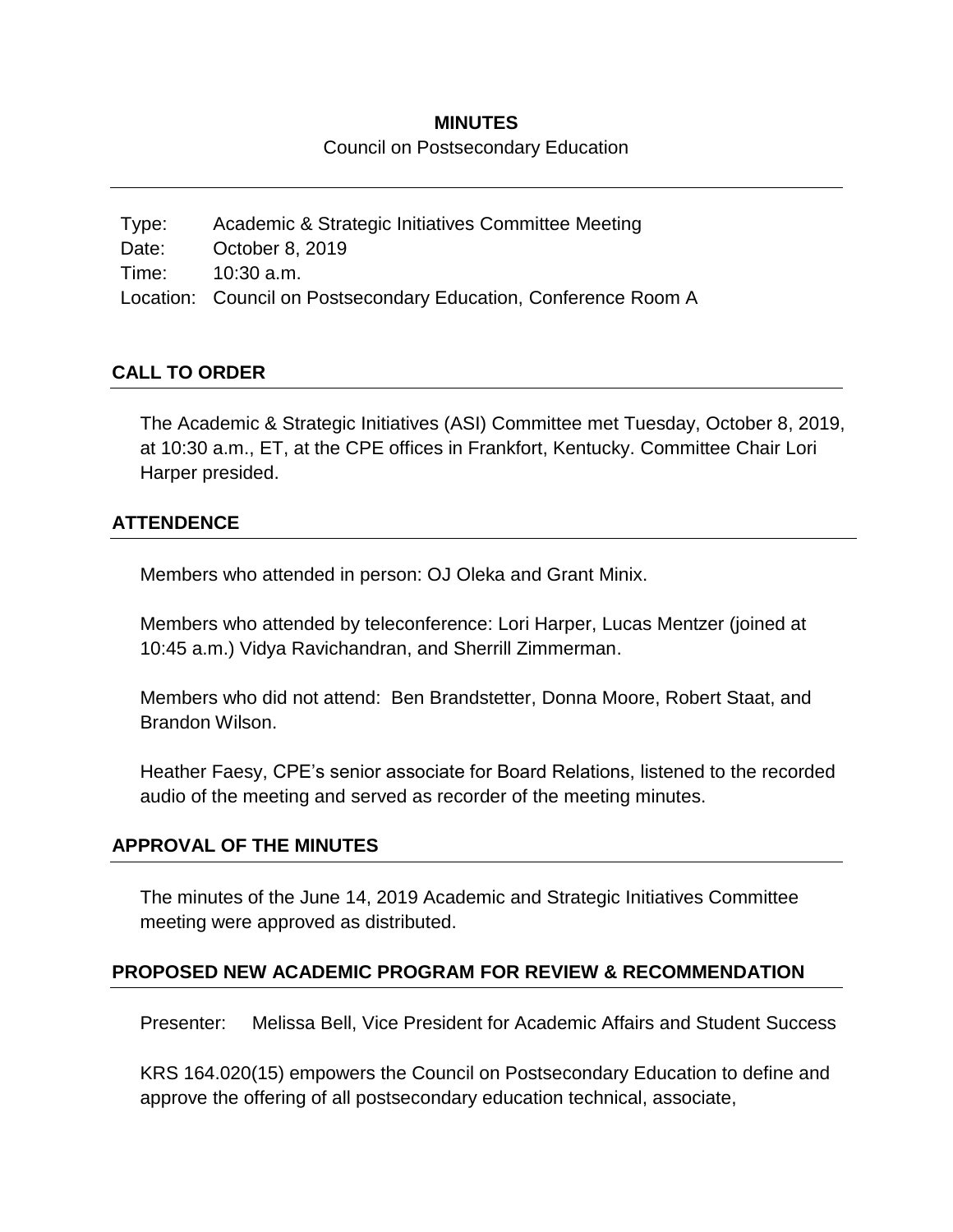baccalaureate, graduate, and professional degree, certificate, or diploma programs in the public postsecondary education institutions.

The ASI Committee has been delegated the responsibility of reviewing new programs and providing a formal recommendation to the full Council regarding approval.

#### **Murray State University**

|  | 1) Master of Science: Cybersecurity Management         |
|--|--------------------------------------------------------|
|  | Program Contact: Dr. Robert Pervine, Associate Provost |
|  | Marsha Ford, Program Director                          |
|  | Victor Raj, Department Chair of Computer Science       |
|  |                                                        |

The representatives answered several questions from the Council regarding the curriculum of the program and how it differs from the previous program, the role of the capstone program required for completion, how current case studies help the continuous development of the program, the types of positions graduates would be eligible for and how other courses offered by Murray State can accompany the program to strengthen employment prospects. Representatives stated that while an internship is not required for graduation, it is an available option and students are encouraged to participate. The program also provides a tract to a Master's of Business Administration. No additional faculty will be required for this program.

MOTION: Ms. Zimmerman moved the Committee recommend approval of the program to the Council for approval at its October 31, 2019 meeting. Mr. Mentzer seconded the motion.

VOTE: The motion passed.

# **2019 KENTUCKY POSTSECONDARY EDUCATION ROI REPORT AND CPE DATA PORTAL**

Presenter: David Mahan, Associate Vice President of Data and Advanced Analytics

Dr. Mahan, presented highlights from an upcoming report that focuses on Kentucky postsecondary education's return on investment from both a student and state perspective. CPE staff anticipate the report being released in late October, and it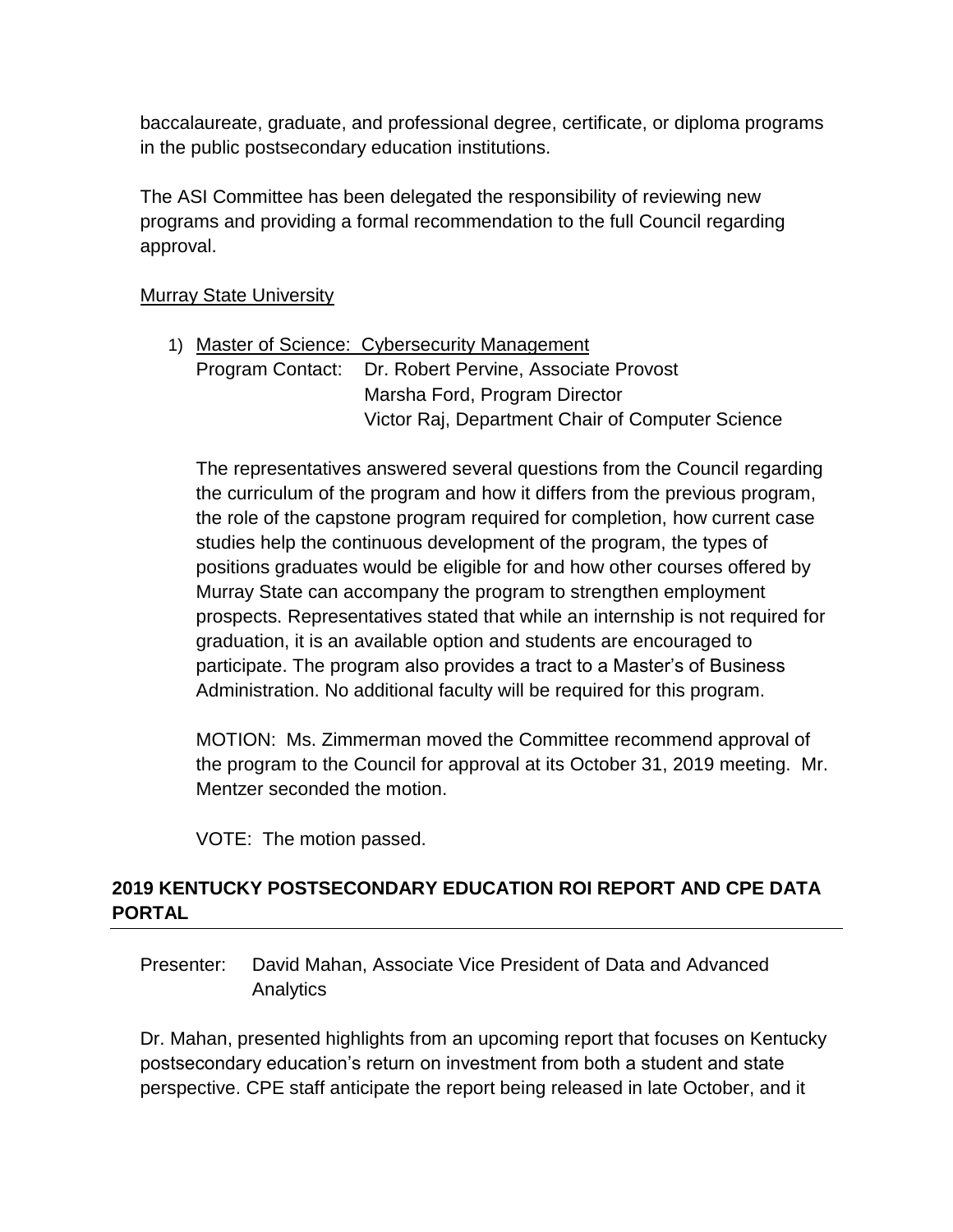follows the Kentucky high school graduating class of 2010 for 8 years and answers the following questions:

- $-$  Did they go to college?
- $-$  Did they graduate?
- $-$  How much aid did they receive?
- What were their out-of-pocket costs after financial aid?
- $-$  How much did they borrow?
- How much were they making compared to high school graduates?

Dr. Mahan also briefed the committee on CPE's new online data and information portal and CPE's growing number of publicly-available interactive data dashboards designed to help inform decision making for policymakers, college faculty and staff, researchers and the general public. As the meeting date, the data center has the following interactive data tools:

- Academic Momentum: Effect of enrollment intensity on graduation rates
- Academic Program Inventory Degrees and programs are available
- Degrees Number, types and trends of degree attainment
- Diversity Degrees, enrollment, retention and graduation rates.
- Dual Credit Hours earned, locations and availability
- Enrollment Fall headcount enrollment
- Enrollment and Graduate Counts by Major
- Financial Aid by Institution, Sector and State
- Graduation Rates Two-, three-, four-, five- and six-year graduation rates
- Project Graduate Enrollment, completions and degrees of students enrolled in the Project Graduate program
- Retention Rates First to second year retention rates of first-time full-time freshmen

The following KYSTATS dashboards are also linked from the data portal:

- Employment Employment outcomes of graduates
- High School Performance Both individual high schools and their respective districts on numerous postsecondary metrics.
- Teacher Preparation Teacher candidate demographics, progression and retention.
- Workforce Needs Ties educational attainment to workforce outcomes, as well as shows Kentucky's future workforce needs.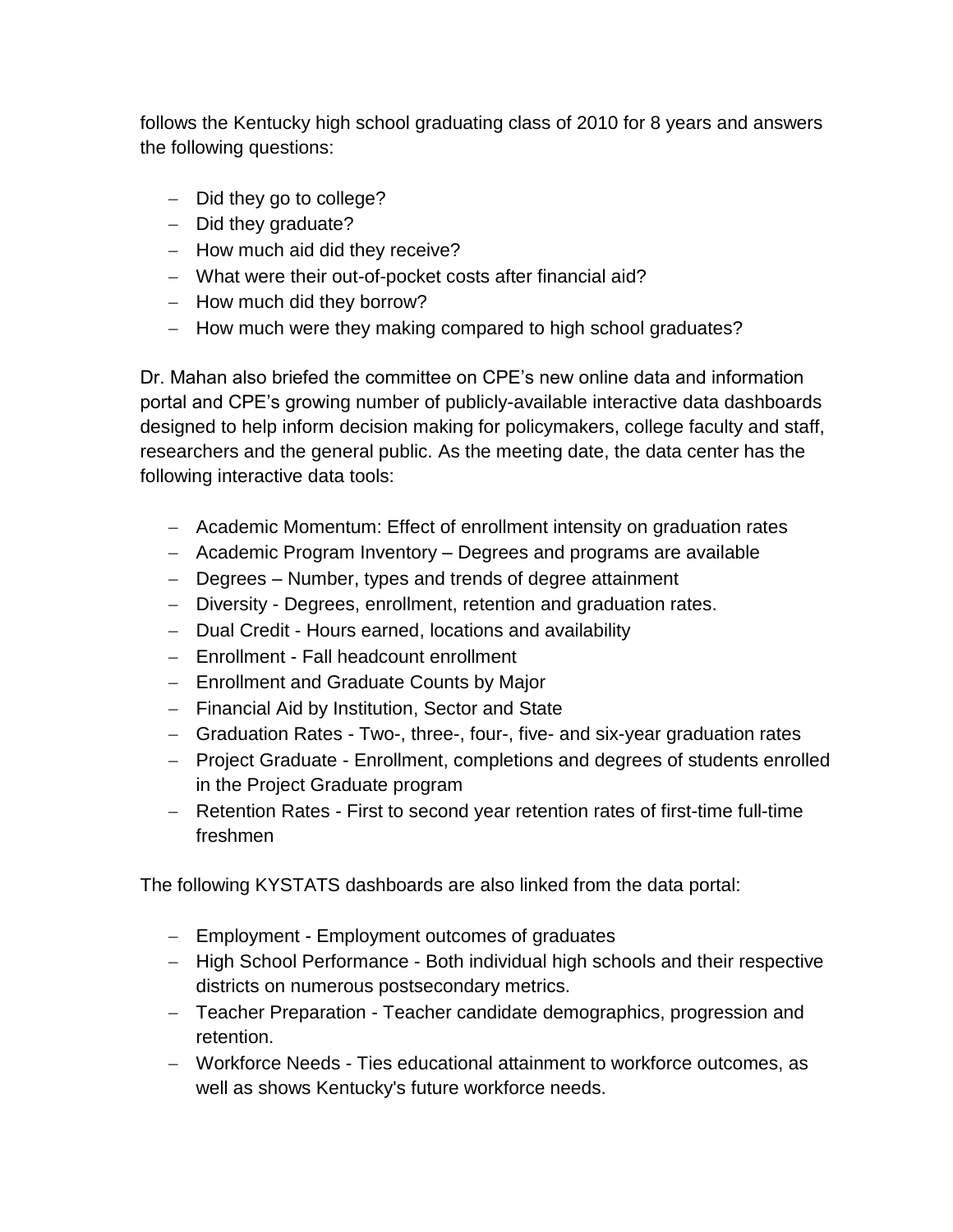Finally, Dr. Mahan discussed the research agenda for the next academic year:

- Return on Investment (Oct. 2019)
- Credential Production Report, Enrollment, Grad Rates (Nov. 2019)
- Dual Credit (Nov. 2019)
- County Profiles for Legislative Session (Nov. 2019)
- EMSI Analysis of Credential Production vs Workforce Demand (Jan. 2020) o KY Engineers, KY Nurses/Healthcare, 60x30 Attainment Goal
- KY Student Unmet Need Analysis (Feb. 2020)
- Planned Topics with Academic Affairs: Teacher Prep Pipeline, Co-requisite Model, Curricular Complexity Influence on Student Completion, and College Readiness Alignment with K-12

## **UPDATES AND ANNOUNCEMENTS**

Council staff presented a number of updates and announcements on the following topics:

- 1) New Academic Program Review Process and Academic Program Approval Process: Dr. Melissa Bell, CPE's Vice President of Academic Affairs and Student Success discussed the discussions with the campus Chief Academic Officers and potential policy changes that will be coming to the committee at a future meeting. She also discussed the new contract with Gray Associates and how the new process will enhance academic program review.
- 2) Annual Review: State Diversity, Equity and Inclusion Plans Dr. Dawn Offutt, Director of Initiatives for Diversity, Equity & Inclusion, discussed the Diversity Plan timeline for the next eight months and stated the next annual update will be provided at the June 2020 Council meeting. Campuses are also reviewing their strategies and may be submitting revisions to the CEO for approval at their next meeting.
- 3) 2019 Higher EDquity Symposium: The symposium will be held on November 14, 2019 at the University of Kentucky's Gatton Student Center. It will feature keynote speakers, plenary and breakout sessions designed to discuss the importance of helping campus leaders produce culturally competent graduates by creating communities of belonging and engagement. Attendees will leave the symposium equipped with practical strategies and resources to use upon returning to campus.